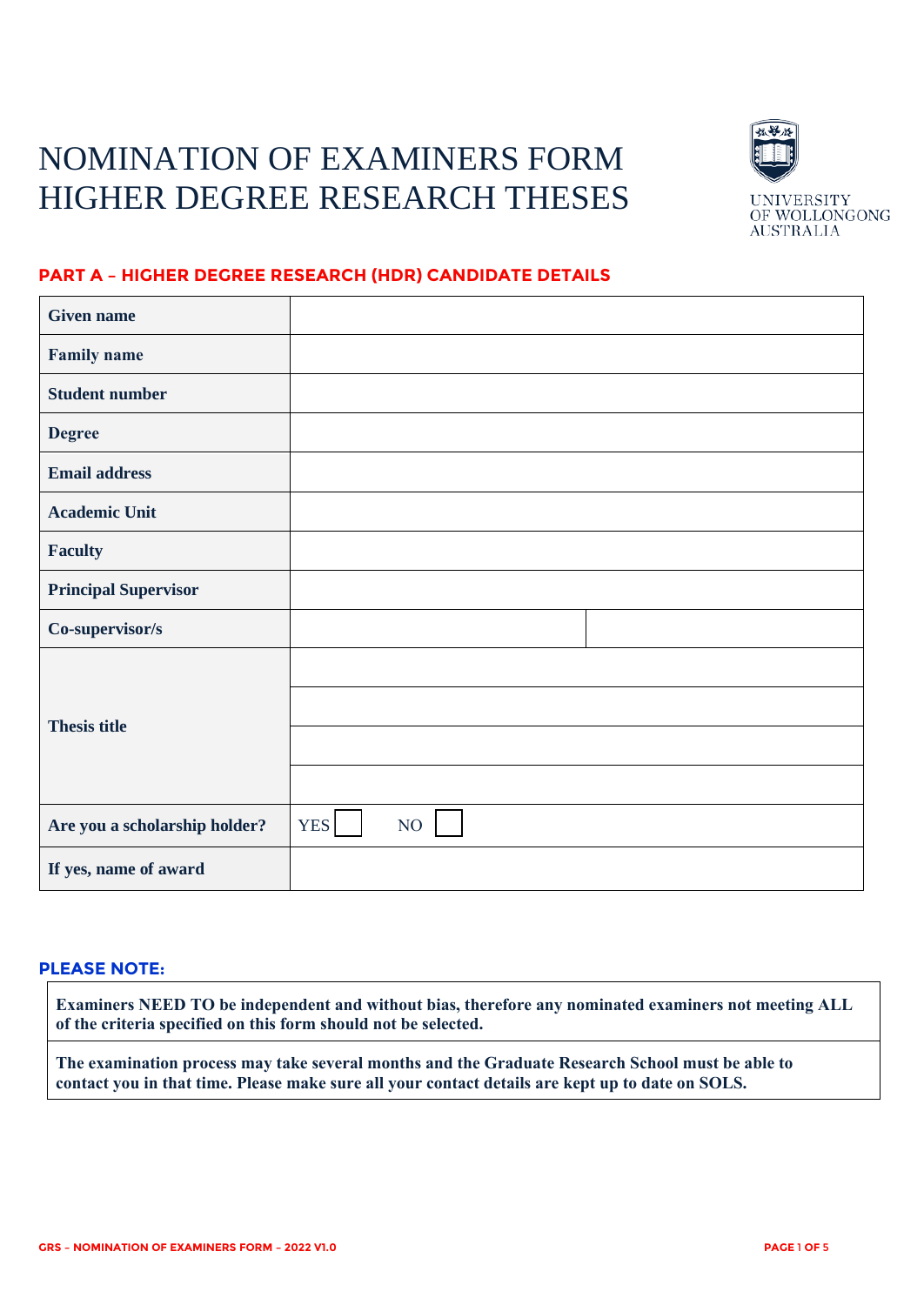#### **PART B - NAMES OF POTENTIAL EXAMINERS**

| <b>NAME</b> | <b>QUALIFICATIONS</b> | <b>CURRENT POSITION/INSTITUTION</b> |
|-------------|-----------------------|-------------------------------------|
|             |                       |                                     |
|             |                       |                                     |
|             |                       |                                     |
|             |                       |                                     |
|             |                       |                                     |
|             |                       |                                     |
|             |                       |                                     |
|             |                       |                                     |
|             |                       |                                     |
|             |                       |                                     |
|             |                       |                                     |
|             |                       |                                     |
|             |                       |                                     |
|             |                       |                                     |
|             |                       |                                     |

|                                                                                                                                                      | (Tick $\forall$ ) |
|------------------------------------------------------------------------------------------------------------------------------------------------------|-------------------|
| <b>HDR Candidate Certification</b>                                                                                                                   |                   |
| The suitability of the examiners nominated has been discussed with me and agreed upon.                                                               |                   |
| During the examination process, I agree not to contact any of the examiners on this list, or in any<br>way discuss or raise this issue with them.    |                   |
| I do not have, and have not had, a close personal and/or business relationship of other conflict of<br>interest with any of the nominated examiners. |                   |
| None of the examiners are employed by an organisation where I am employed or have secured employment.                                                |                   |
| I agree to supply hard copies of my final thesis if required by my supervisor and/or Faculty/Academic Unit.                                          |                   |

Candidate signature: \_\_\_\_\_\_\_\_\_\_\_\_\_\_\_\_\_\_\_\_\_\_\_\_\_\_\_\_\_\_\_\_\_\_\_\_\_\_ Date: \_\_\_\_\_\_ / \_\_\_\_\_\_ / \_\_\_\_\_\_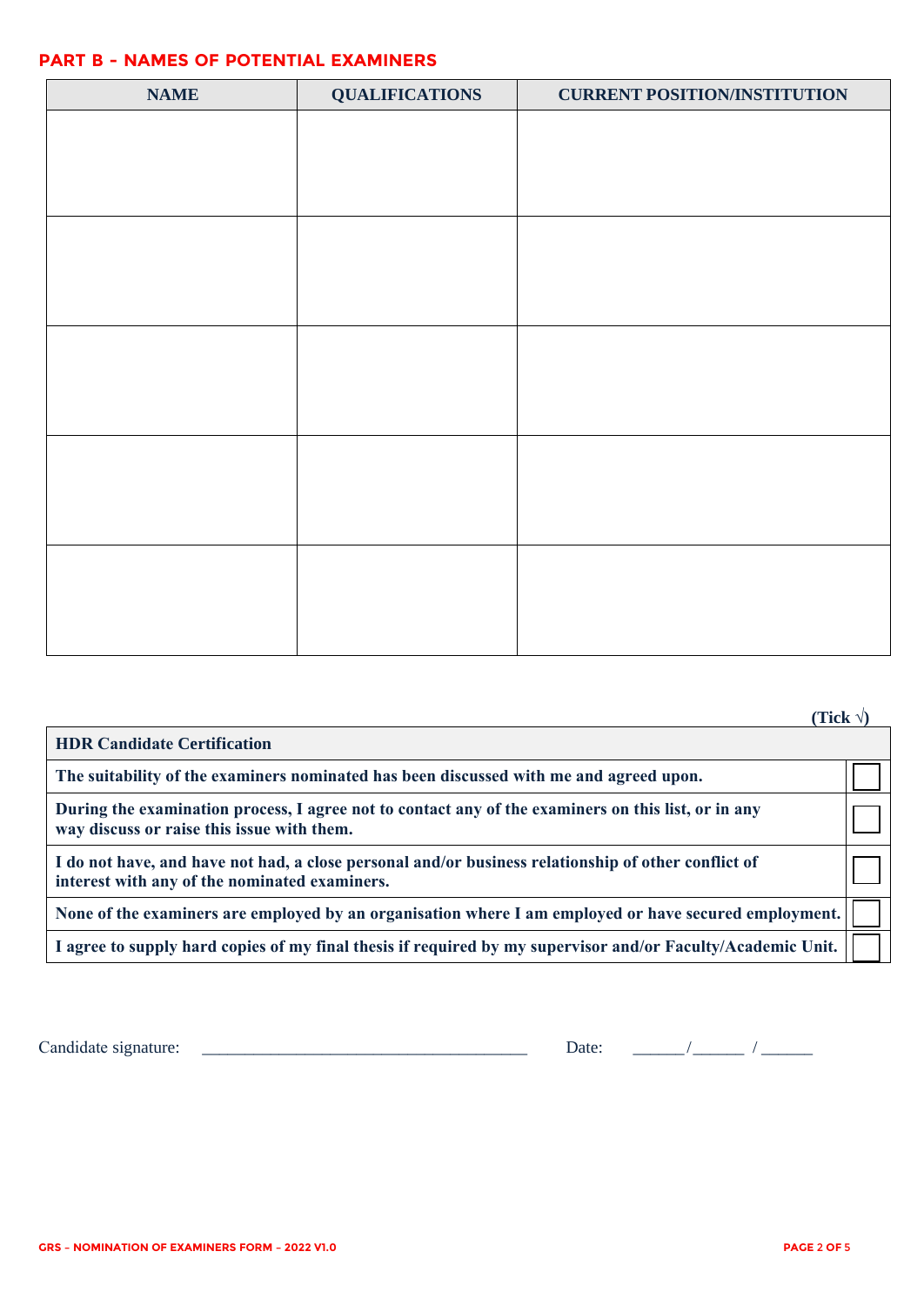#### **PART C – CONFIDENTIAL NOMINATION OF EXAMINERS (BY SUPERVISOR)**

#### **NOTE: HDR Candidates are not entitled to know the identity of the final examiners nominated in part C until the examination process has been completed.**

## **EXAMINER 1**

| <b>Name</b>                                                                 |                                                                   | <b>First:</b> |                     |  |                  | Last: |                 |  |              |  |
|-----------------------------------------------------------------------------|-------------------------------------------------------------------|---------------|---------------------|--|------------------|-------|-----------------|--|--------------|--|
|                                                                             | <b>Title</b> (please tick)                                        |               | Dr                  |  | Prof             |       | A/Prof          |  | Other:       |  |
|                                                                             | <b>Institution</b>                                                |               |                     |  |                  |       |                 |  |              |  |
|                                                                             | <b>Department</b>                                                 |               |                     |  |                  |       |                 |  |              |  |
|                                                                             |                                                                   |               |                     |  |                  |       |                 |  |              |  |
| <b>Postal Address</b>                                                       |                                                                   |               |                     |  |                  |       |                 |  |              |  |
|                                                                             | <b>Telephone</b>                                                  |               | <b>Country Code</b> |  | <b>Area Code</b> |       | No.             |  |              |  |
|                                                                             | <b>Country (location)</b>                                         |               |                     |  |                  |       |                 |  |              |  |
|                                                                             | <b>Email Address</b>                                              |               |                     |  |                  |       |                 |  |              |  |
|                                                                             | <b>Academic Qualifications</b>                                    |               |                     |  |                  |       |                 |  |              |  |
| 1.                                                                          | This examiner requested the following format (please tick):       |               |                     |  |                  |       | electronic .pdf |  | printed copy |  |
| 2.                                                                          | Information regarding the suitability of the examiner is attached |               |                     |  |                  |       |                 |  |              |  |
| 3.<br>Examiner has been informed that the written report must be in English |                                                                   |               |                     |  |                  |       |                 |  |              |  |

### **EXAMINER 2**

| <b>Name</b>                                                             |                                | <b>First:</b> |                     |  |                                                                       | Last: |              |  |        |  |
|-------------------------------------------------------------------------|--------------------------------|---------------|---------------------|--|-----------------------------------------------------------------------|-------|--------------|--|--------|--|
|                                                                         | Title (please tick)            |               | Dr                  |  | Prof                                                                  |       | A/Prof       |  | Other: |  |
|                                                                         | <b>Institution</b>             |               |                     |  |                                                                       |       |              |  |        |  |
|                                                                         | <b>Department</b>              |               |                     |  |                                                                       |       |              |  |        |  |
|                                                                         |                                |               |                     |  |                                                                       |       |              |  |        |  |
| <b>Postal Address</b>                                                   |                                |               |                     |  |                                                                       |       |              |  |        |  |
|                                                                         | <b>Telephone</b>               |               | <b>Country Code</b> |  | <b>Area Code</b>                                                      |       | No.          |  |        |  |
|                                                                         | <b>Country (location)</b>      |               |                     |  |                                                                       |       |              |  |        |  |
|                                                                         | <b>Email Address</b>           |               |                     |  |                                                                       |       |              |  |        |  |
|                                                                         | <b>Academic Qualifications</b> |               |                     |  |                                                                       |       |              |  |        |  |
| This examiner requested the following format (please tick):<br>1.       |                                |               |                     |  | electronic .pdf                                                       |       | printed copy |  |        |  |
| 2.<br>Information regarding the suitability of the examiner is attached |                                |               |                     |  |                                                                       |       |              |  |        |  |
| 3.                                                                      |                                |               |                     |  | Examiner has been informed that the written report must be in English |       |              |  |        |  |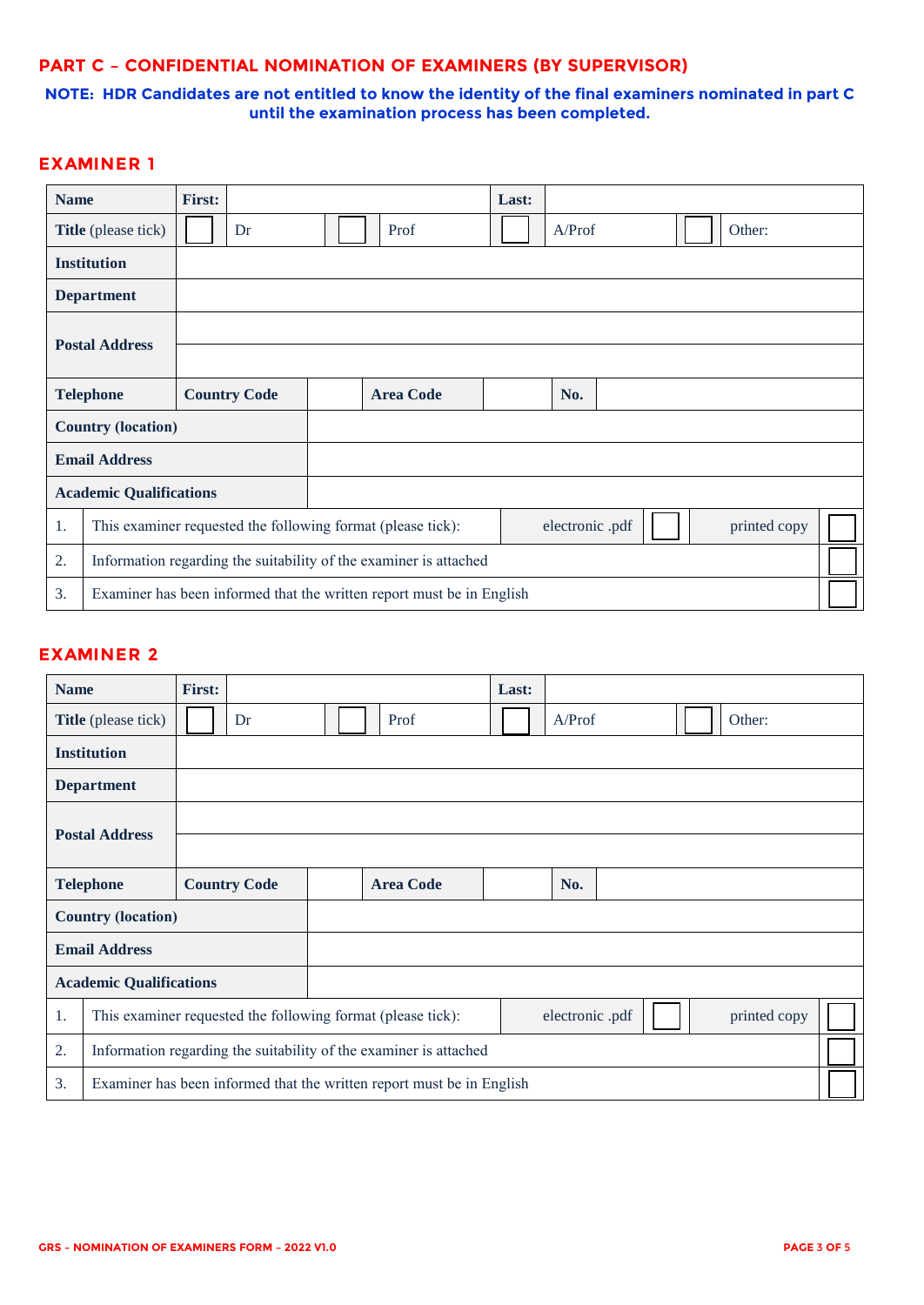## **PART D – CERTIFICATION BY SUPERVISOR(S) AND HPS**

*(Tick please* √*)*

| 1. | The supervisors agree that the thesis is properly presented and prima-facie worthy of submission.                                                                                                                                                                                                     |  |
|----|-------------------------------------------------------------------------------------------------------------------------------------------------------------------------------------------------------------------------------------------------------------------------------------------------------|--|
| 2. | The supervisors have viewed a Turnitin report on the thesis and believe that the thesis contains no plagiarised<br>Material # permission from the GRS can be obtained to not submit confidential information to Turnitin.                                                                             |  |
| 3. | Any coursework required for this HDR Candidate's degree has been satisfactorily completed.                                                                                                                                                                                                            |  |
| 4. | The nominated examiners' knowledge in the field of study is unchallengeable and they are of acknowledged<br>high repute.                                                                                                                                                                              |  |
| 5. | For doctoral candidates, no two examiners are resident in the same country.                                                                                                                                                                                                                           |  |
| 6. | For doctoral theses at least one examiner must be an International.                                                                                                                                                                                                                                   |  |
| 7. | For masters by research degrees, both selected examiners shall be external to the University of Wollongong and<br>no two examiners shall be from the same institution.                                                                                                                                |  |
| 8. | This examiner is eligible to examine two research theses for this supervisor in a 12 month period, only one of<br>which can be a doctoral degree. The 12 month period is calculated from the date the nomination of examiner<br>form is submitted to the GRS. This selection complies with that rule. |  |
|    | 9. None of the examiners:                                                                                                                                                                                                                                                                             |  |
|    | a) has/have had a close personal or professional relationship with any of the HDR Candidate's supervisors                                                                                                                                                                                             |  |
|    | b) has been an employee of the University of Wollongong in the last 5 years.                                                                                                                                                                                                                          |  |
|    |                                                                                                                                                                                                                                                                                                       |  |
|    | c) has graduated with a higher degree from the University of Wollongong in the last 5 years.                                                                                                                                                                                                          |  |
|    | d) has engaged in collaborative research with any of the HDR Candidate's supervisors during the last 5 years.                                                                                                                                                                                         |  |
|    | e) has seen or been involved with drafts of the thesis.                                                                                                                                                                                                                                               |  |
|    | has been involved in direct supervision or as part of a supervisory panel in the research and thesis<br>preparation.                                                                                                                                                                                  |  |